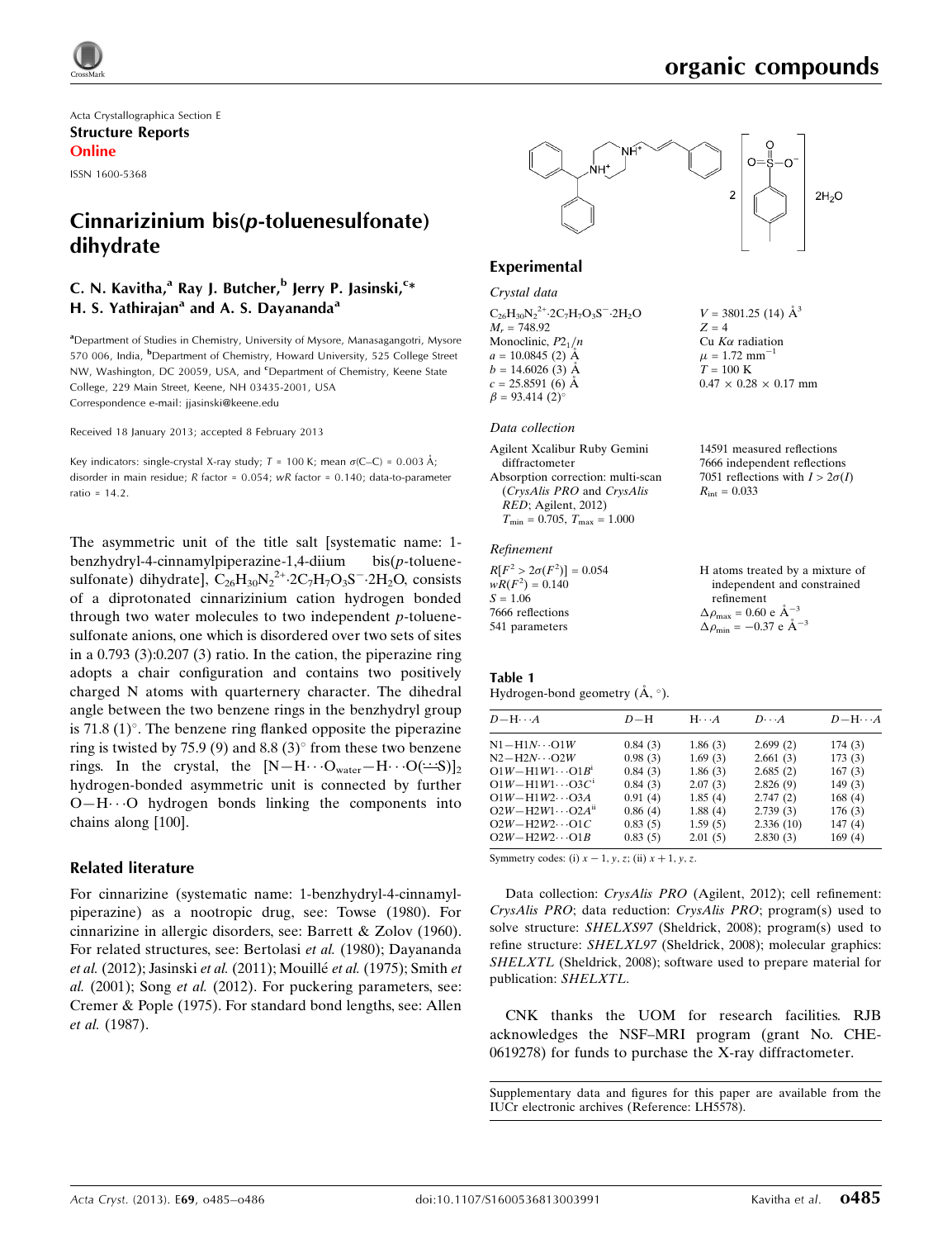#### References

- Agilent (2012). CrysAlis PRO and CrysAlis RED[. Agilent Technologies,](https://scripts.iucr.org/cgi-bin/cr.cgi?rm=pdfbb&cnor=lh5578&bbid=BB1) [Yarnton, Oxfordshire, England.](https://scripts.iucr.org/cgi-bin/cr.cgi?rm=pdfbb&cnor=lh5578&bbid=BB1)
- [Allen, F. H., Kennard, O., Watson, D. G., Brammer, L., Orpen, A. G. & Taylor,](https://scripts.iucr.org/cgi-bin/cr.cgi?rm=pdfbb&cnor=lh5578&bbid=BB2) R. (1987). [J. Chem. Soc. Perkin Trans. 2](https://scripts.iucr.org/cgi-bin/cr.cgi?rm=pdfbb&cnor=lh5578&bbid=BB2), pp. S1–19.
- [Barrett, R. J. & Zolov, B. \(1960\).](https://scripts.iucr.org/cgi-bin/cr.cgi?rm=pdfbb&cnor=lh5578&bbid=BB3) J. Maine Med. Assoc. 51, 454–457.
- [Bertolasi, V., Borea, P. A., Gilli, G. & Sacerdoti, M. \(1980\).](https://scripts.iucr.org/cgi-bin/cr.cgi?rm=pdfbb&cnor=lh5578&bbid=BB4) Acta Cryst. B36, [1975–1977.](https://scripts.iucr.org/cgi-bin/cr.cgi?rm=pdfbb&cnor=lh5578&bbid=BB4)
- [Cremer, D. & Pople, J. A. \(1975\).](https://scripts.iucr.org/cgi-bin/cr.cgi?rm=pdfbb&cnor=lh5578&bbid=BB5) J. Am. Chem. Soc. 97, 1354–1358.
- [Dayananda, A. S., Yathirajan, H. S., Gerber, T., Hosten, E. & Betz, R. \(2012\).](https://scripts.iucr.org/cgi-bin/cr.cgi?rm=pdfbb&cnor=lh5578&bbid=BB6) Acta Cryst. E68[, o1165–o1166.](https://scripts.iucr.org/cgi-bin/cr.cgi?rm=pdfbb&cnor=lh5578&bbid=BB6)
- [Jasinski, J. P., Butcher, R. J., Siddegowda, M. S., Yathirajan, H. S. & Chidan](https://scripts.iucr.org/cgi-bin/cr.cgi?rm=pdfbb&cnor=lh5578&bbid=BB7) [Kumar, C. S. \(2011\).](https://scripts.iucr.org/cgi-bin/cr.cgi?rm=pdfbb&cnor=lh5578&bbid=BB7) Acta Cryst. E67, o500–o501.
- [Mouille´, Y., Cotrait, M., Hospital, M. & Marsau, P. \(1975\).](https://scripts.iucr.org/cgi-bin/cr.cgi?rm=pdfbb&cnor=lh5578&bbid=BB8) Acta Cryst. B31, [1495–1496.](https://scripts.iucr.org/cgi-bin/cr.cgi?rm=pdfbb&cnor=lh5578&bbid=BB8)
- [Sheldrick, G. M. \(2008\).](https://scripts.iucr.org/cgi-bin/cr.cgi?rm=pdfbb&cnor=lh5578&bbid=BB9) Acta Cryst. A64, 112–122.
- [Smith, G., Bott, R. C. & Wermuth, U. D. \(2001\).](https://scripts.iucr.org/cgi-bin/cr.cgi?rm=pdfbb&cnor=lh5578&bbid=BB10) Acta Cryst. E57, o640–o642. [Song, Y., Chidan Kumar, C. S., Nethravathi, G. B., Naveen, S. & Li, H. \(2012\).](https://scripts.iucr.org/cgi-bin/cr.cgi?rm=pdfbb&cnor=lh5578&bbid=BB11)
- [Acta Cryst.](https://scripts.iucr.org/cgi-bin/cr.cgi?rm=pdfbb&cnor=lh5578&bbid=BB11) E68, o1747. Towse, G. (1980). [J. Laryngol. Otol.](https://scripts.iucr.org/cgi-bin/cr.cgi?rm=pdfbb&cnor=lh5578&bbid=BB12) 94, 1009–1015.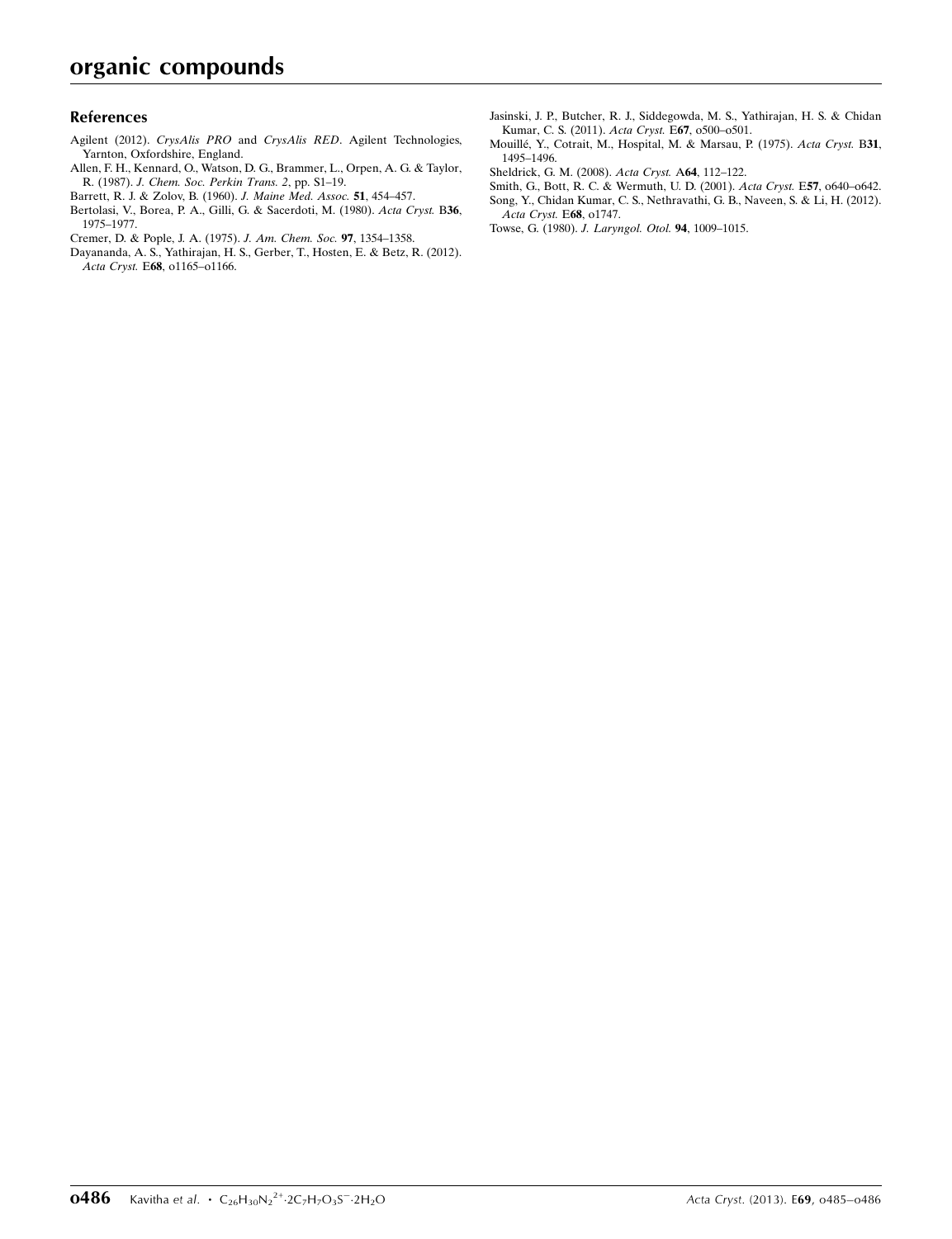# **supporting information**

*Acta Cryst.* (2013). E**69**, o485–o486 [doi:10.1107/S1600536813003991]

# **Cinnarizinium bis(***p***-toluenesulfonate) dihydrate**

## **C. N. Kavitha, Ray J. Butcher, Jerry P. Jasinski, H. S. Yathirajan and A. S. Dayananda**

#### **S1. Comment**

Cinnarizine (Iupac name: 1-benzhydryl-4-cinnamyl-piperazine) is an antihistamine which is mainly used for the control of nausea and vomiting due to motion sickness. Cinnarizine could be also viewed as a nootropic drug because of its vasorelaxating abilities (due to calcium channel blockage), which happen mostly in the brain and is also used as a labyrinthine sedative (Towse, 1980). A clinical evaluation of cinnarizine in various allergic disorders is published (Barrett & Zolov, 1960). Cinnarizine can be used in scuba divers without an increased risk of central nervous system oxygen toxicity. The crystal structures of some related compounds viz., cinnarizine (Mouillé *et al.*, 1975), cyclizine hydrochloride (Bertolasi *et al.*, 1980), cinnarizinium dipicrate (Jasinski *et al.*, 2011), cinnarizinium 3,5-dinitrosalicylate (Dayananda *et al.*, 2012), cinnarizinium picrate (Song *et al.*, 2012), have been reported. In view of the importance of cinnarizine, this paper reports the crystal structure of the title compound,  $C_{26}H_{30}N_{2+}$  .  $C_{14}H_{14}O_6S_2$  . 2H<sub>2</sub>O, (I).

The asymmetric unit of the title salt (Fig. 1),  $C_{26}H_{30}N_{2+}$ .  $C_{14}H_{14}O_6S_2$ . 2H<sub>2</sub>O consists of a diprotonated cinnarizinium cation hydrogen bonded through two water molecules to two independent *p*-toluenesulfonate anions, one of which is disordered in a 0.793 (3):0.207 (3) ratio. In the cation, the piperazine ring, N1/C1/C2/N2/C3/C4, adopts a chair configuration with puckering parameters  $Q = 0.585 (2)$ Å,  $\theta = 180.0 (19)$ °,  $\varphi = 150 (10)$ ° (Cremer & Pople, 1975) and contains two positively charged N atoms with quarternery character. The dihedral angle between the two benzene rings in the benzhydryl group is 71.8 (1)°. The benzene ring flanked opposite the piperazine ring is twisted by 75.9 (9)° and 8.8 (3)° from these two benzene rings. The bond lengths in the title compound are as expected (Allen, *et al.*, 1987).

In the crystal, N—H···O hydrogen bonds (Table 1) from the diprotonated N atoms of the cation to nearby water molecules which subsequentially form O—H···O hydrogen bonds to the two *p*-toluenesulfonate anions link the components into infinite 1-D chains along [100] (Fig. 2).

#### **S2. Experimental**

Cinnarizine (3.68 g, 0.01 mol) and *p*-toluenesuphonic acid monohydrate (1.90 g, 0.01 mol) were dissolved in hot dimethyl sulphoxide solution and stirred over a heating magnetic stirrer for few minutes. The resulting solution was allowed to cool slowly at room temperature. X-ray quality crystals of the title compound appeared after a few days. (M.P.: 373–378 K).

#### **S3. Refinement**

HN1, HN2, H1W1, H1W2, H2W1 and H2W2 were located by Fourier maps and refined isotropically. All of the remaining H atoms were placed in their calculated positions and then refined using the riding model with Atom—H lengths of 0.95Å (CH), 0.99Å (CH<sub>2</sub>) and 0.98Å (CH<sub>3</sub>) Isotropic displacement parameters for these atoms were set to 1.19-1.21 (CH, CH2) or 1.49-1.51 (CH3) times *U*eq of the parent atom.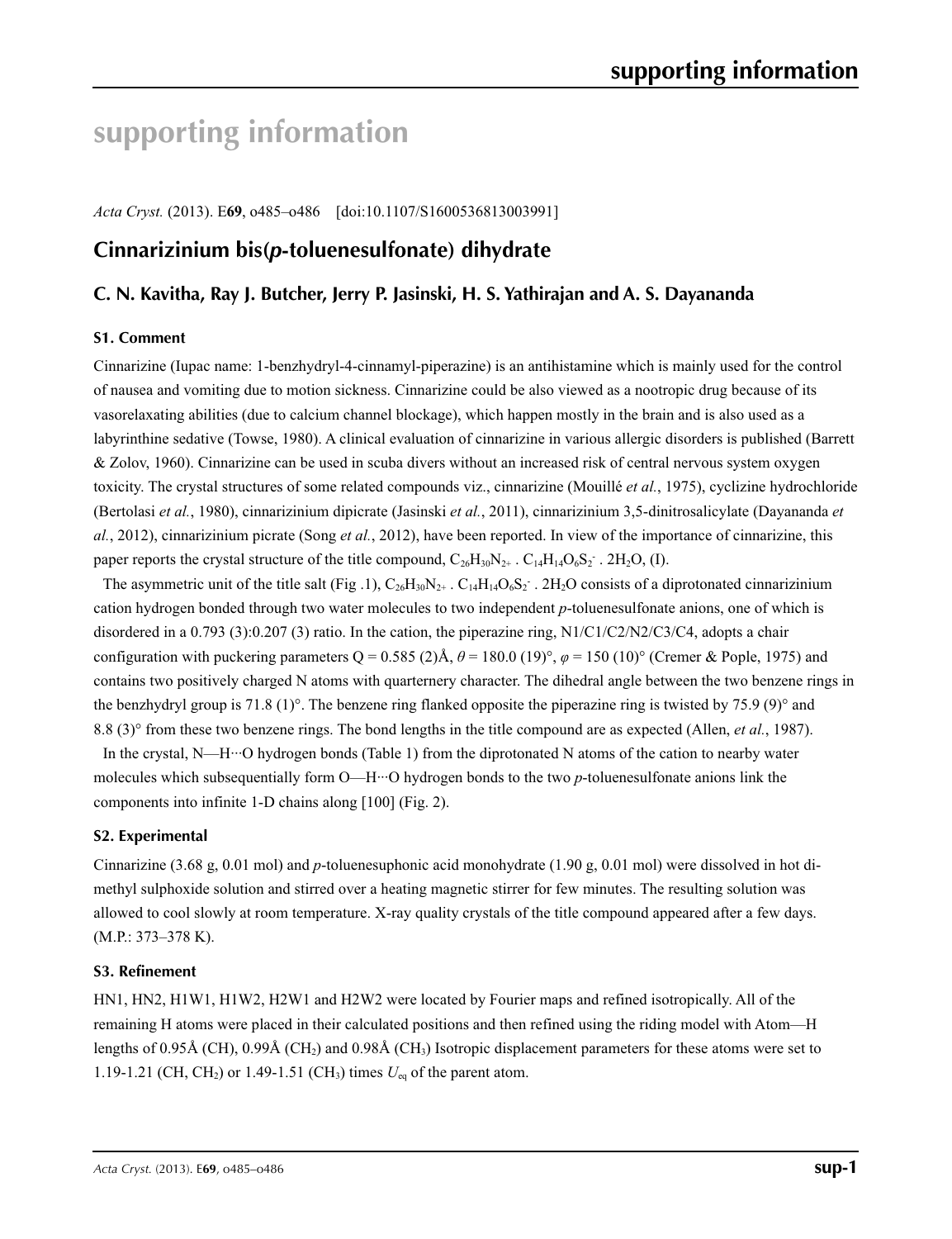

### **Figure 1**

Molecular structure of the title compound showing 30% probability displacement ellipsoids. Dashed lines indicate N— H···O and O—H···O hydrogen bonds. One of the two independent *p*-toluenesulfonate anions is disordered in a 0.793 (3):0.207 (3) ratio and only the major component (B) is displayed.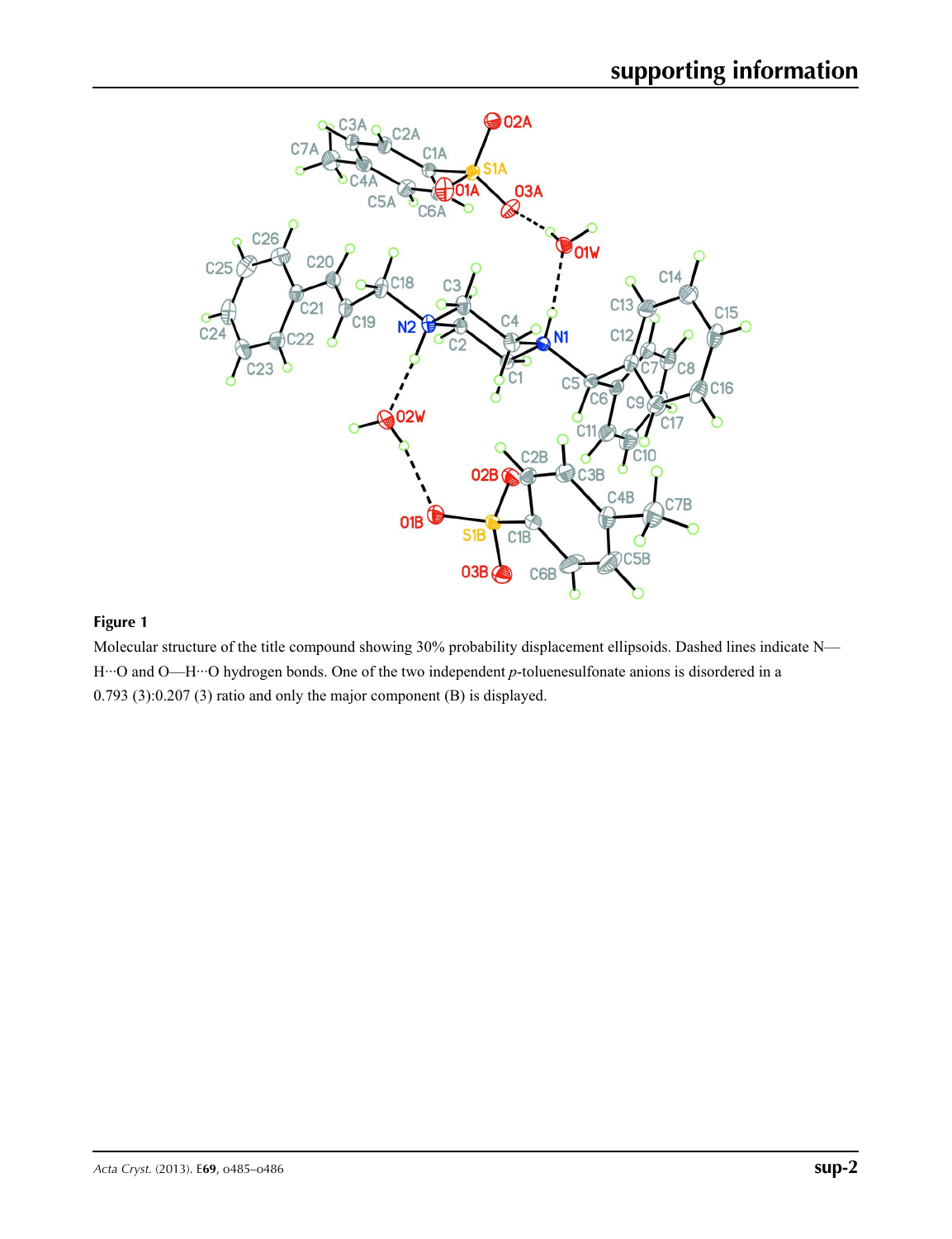

#### **Figure 2**

Packing diagram of the title compound viewed along the *c* axis. Dashed lines indicate N—H···O, and O—H···O hydrogen bonds. H atoms not involved in hydrogen bonding have been removed for clarity.

#### **1-Benzhydryl-4-cinnamylpiperazine-1,4-diium bis(***p***-toluenesulfonate) dihydrate**

*Crystal data*

| $C_{26}H_{30}N_2^{2+}$ 2C <sub>7</sub> H <sub>7</sub> O <sub>3</sub> S <sup>-</sup> 2H <sub>2</sub> O |
|-------------------------------------------------------------------------------------------------------|
| $M_r = 748.92$                                                                                        |
| Monoclinic, $P2_1/n$                                                                                  |
| Hall symbol: -P 2yn                                                                                   |
| $a = 10.0845$ (2) Å                                                                                   |
| $b = 14.6026(3)$ Å                                                                                    |
| $c = 25.8591(6)$ Å                                                                                    |
| $\beta$ = 93.414 (2) <sup>o</sup>                                                                     |
| $V = 3801.25(14)$ Å <sup>3</sup>                                                                      |
| $Z=4$                                                                                                 |
|                                                                                                       |

#### *Data collection*

Agilent Xcalibur Ruby Gemini diffractometer Radiation source: Enhance (Cu) X-ray Source Graphite monochromator Detector resolution: 10.5081 pixels mm-1 *ω* scans Absorption correction: multi-scan (*CrysAlis PRO* and *CrysAlis RED*; Agilent, 2012)

 $F(000) = 1592$  $D_x = 1.309$  Mg m<sup>-3</sup> Cu *Kα* radiation, *λ* = 1.54184 Å Cell parameters from 7892 reflections  $\theta$  = 3.0–75.5°  $\mu$  = 1.72 mm<sup>-1</sup>  $T = 100 \text{ K}$ Triangular prism, colorless  $0.47 \times 0.28 \times 0.17$  mm

 $T_{\text{min}} = 0.705, T_{\text{max}} = 1.000$ 14591 measured reflections 7666 independent reflections 7051 reflections with  $I > 2\sigma(I)$  $R_{\text{int}} = 0.033$  $\theta_{\text{max}} = 75.7^{\circ}, \theta_{\text{min}} = 3.4^{\circ}$  $h = -12 \rightarrow 9$  $k = -12 \rightarrow 18$ *l* = −32→31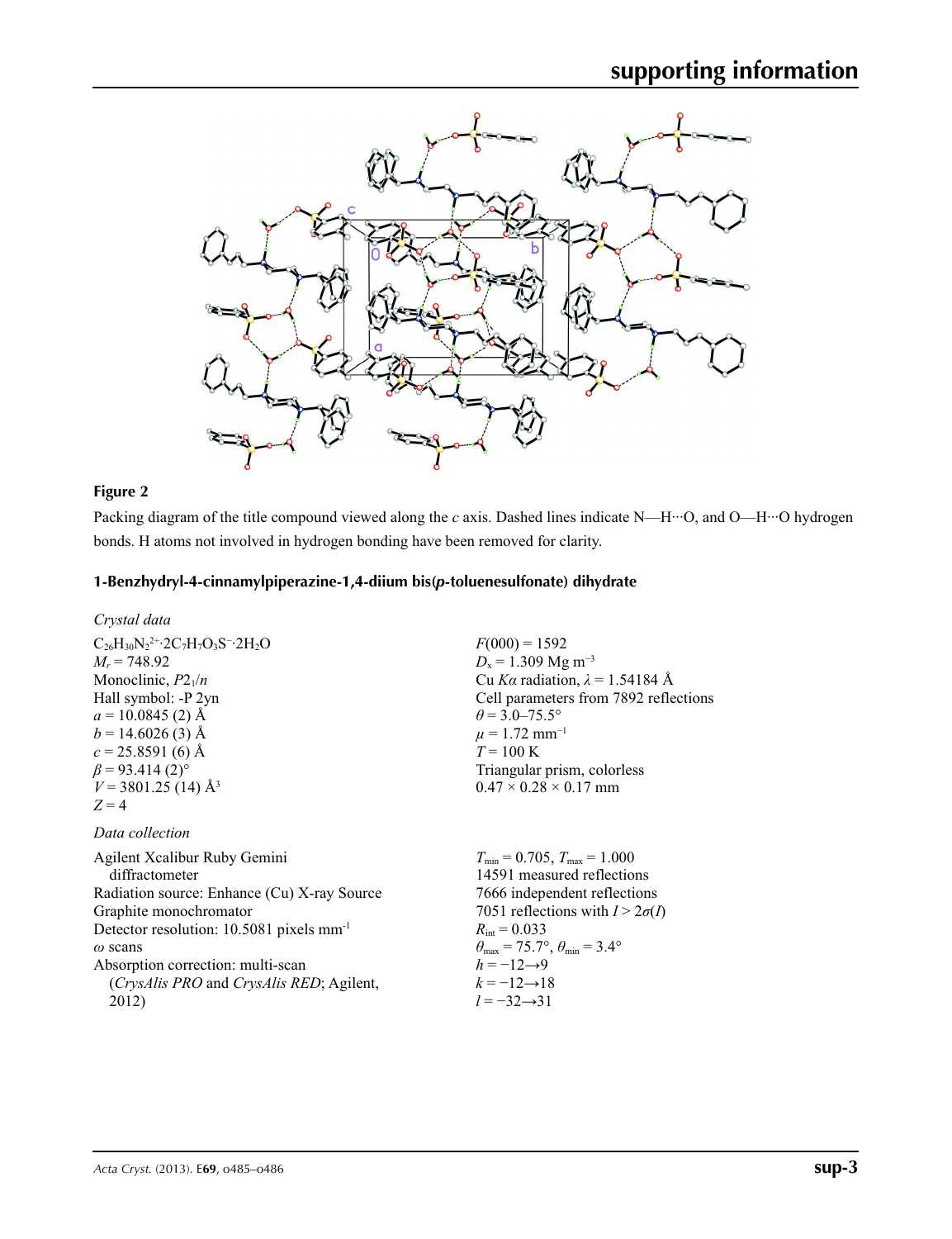*Refinement*

| Refinement on $F^2$                             | Secondary atom site location: difference Fourier   |
|-------------------------------------------------|----------------------------------------------------|
| Least-squares matrix: full                      | map                                                |
| $R[F^2 > 2\sigma(F^2)] = 0.054$                 | Hydrogen site location: inferred from              |
| $wR(F^2) = 0.140$                               | neighbouring sites                                 |
| $S = 1.06$                                      | H atoms treated by a mixture of independent        |
| 7666 reflections                                | and constrained refinement                         |
| 541 parameters                                  | $w = 1/[\sigma^2(F_0^2) + (0.0664P)^2 + 2.4545P]$  |
| 0 restraints                                    | where $P = (F_0^2 + 2F_c^2)/3$                     |
| Primary atom site location: structure-invariant | $(\Delta/\sigma)_{\text{max}} = 0.001$             |
| direct methods                                  | $\Delta\rho_{\text{max}}$ = 0.60 e Å <sup>-3</sup> |
|                                                 | $\Delta \rho_{\rm min} = -0.37$ e Å <sup>-3</sup>  |
|                                                 |                                                    |

#### *Special details*

**Geometry**. All esds (except the esd in the dihedral angle between two l.s. planes) are estimated using the full covariance matrix. The cell esds are taken into account individually in the estimation of esds in distances, angles and torsion angles; correlations between esds in cell parameters are only used when they are defined by crystal symmetry. An approximate (isotropic) treatment of cell esds is used for estimating esds involving l.s. planes.

**Refinement**. Refinement of  $F^2$  against ALL reflections. The weighted R-factor wR and goodness of fit *S* are based on  $F^2$ , conventional *R*-factors *R* are based on *F*, with *F* set to zero for negative  $F^2$ . The threshold expression of  $F^2 > \sigma(F^2)$  is used only for calculating *R*-factors(gt) *etc*. and is not relevant to the choice of reflections for refinement. *R*-factors based on *F*<sup>2</sup> are statistically about twice as large as those based on *F*, and *R*- factors based on ALL data will be even larger.

*Fractional atomic coordinates and isotropic or equivalent isotropic displacement parameters (Å<sup>2</sup>)* 

|                  | $\boldsymbol{\chi}$ | $\mathcal{Y}$ | $\boldsymbol{Z}$ | $U_{\rm iso}*/U_{\rm eq}$ | Occ. (2) |
|------------------|---------------------|---------------|------------------|---------------------------|----------|
| N1               | 0.65374(16)         | 0.31271(11)   | 0.56450(6)       | 0.0214(3)                 |          |
| N <sub>2</sub>   | 0.76219(17)         | 0.49893(11)   | 0.56859(6)       | 0.0266(3)                 |          |
| C1               | 0.72326(19)         | 0.35115(13)   | 0.61278(7)       | 0.0242(4)                 |          |
| H <sub>1</sub> A | 0.8187              | 0.3349        | 0.6136           | $0.029*$                  |          |
| H1B              | 0.6851              | 0.3237        | 0.6436           | $0.029*$                  |          |
| C <sub>2</sub>   | 0.70870(19)         | 0.45477(13)   | 0.61469(7)       | 0.0240(4)                 |          |
| H2A              | 0.6136              | 0.4707        | 0.6163           | $0.029*$                  |          |
| H2B              | 0.7566              | 0.4785        | 0.6464           | $0.029*$                  |          |
| C <sub>3</sub>   | 0.6939(2)           | 0.46042(14)   | 0.52066(7)       | 0.0288(4)                 |          |
| H <sub>3</sub> A | 0.7316              | 0.4884        | 0.4899           | $0.035*$                  |          |
| H3B              | 0.5983              | 0.4759        | 0.5199           | $0.035*$                  |          |
| C4               | 0.7099(2)           | 0.35766(14)   | 0.51847(7)       | 0.0287(4)                 |          |
| H4A              | 0.6639              | 0.3340        | 0.4863           | $0.034*$                  |          |
| H4B              | 0.8054              | 0.3423        | 0.5176           | $0.034*$                  |          |
| C <sub>5</sub>   | 0.67147(19)         | 0.20872(13)   | 0.56135(8)       | 0.0253(4)                 |          |
| H <sub>5</sub> A | 0.7685              | 0.1970        | 0.5586           | $0.030*$                  |          |
| C6               | 0.6320(2)           | 0.16318(13)   | 0.61093(8)       | 0.0265(4)                 |          |
| C7               | 0.5008(2)           | 0.14981(14)   | 0.62210(9)       | 0.0327(4)                 |          |
| H7A              | 0.4311              | 0.1701        | 0.5985           | $0.039*$                  |          |
| C8               | 0.4715(3)           | 0.10679(17)   | 0.66771(10)      | 0.0445(6)                 |          |
| H8A              | 0.3815              | 0.0978        | 0.6754           | $0.053*$                  |          |
| C9               | 0.5728(3)           | 0.07656(17)   | 0.70246(10)      | 0.0502(7)                 |          |
| H9A              | 0.5521              | 0.0469        | 0.7337           | $0.060*$                  |          |
| C10              | 0.7033(3)           | 0.08991(18)   | 0.69133(10)      | 0.0491(6)                 |          |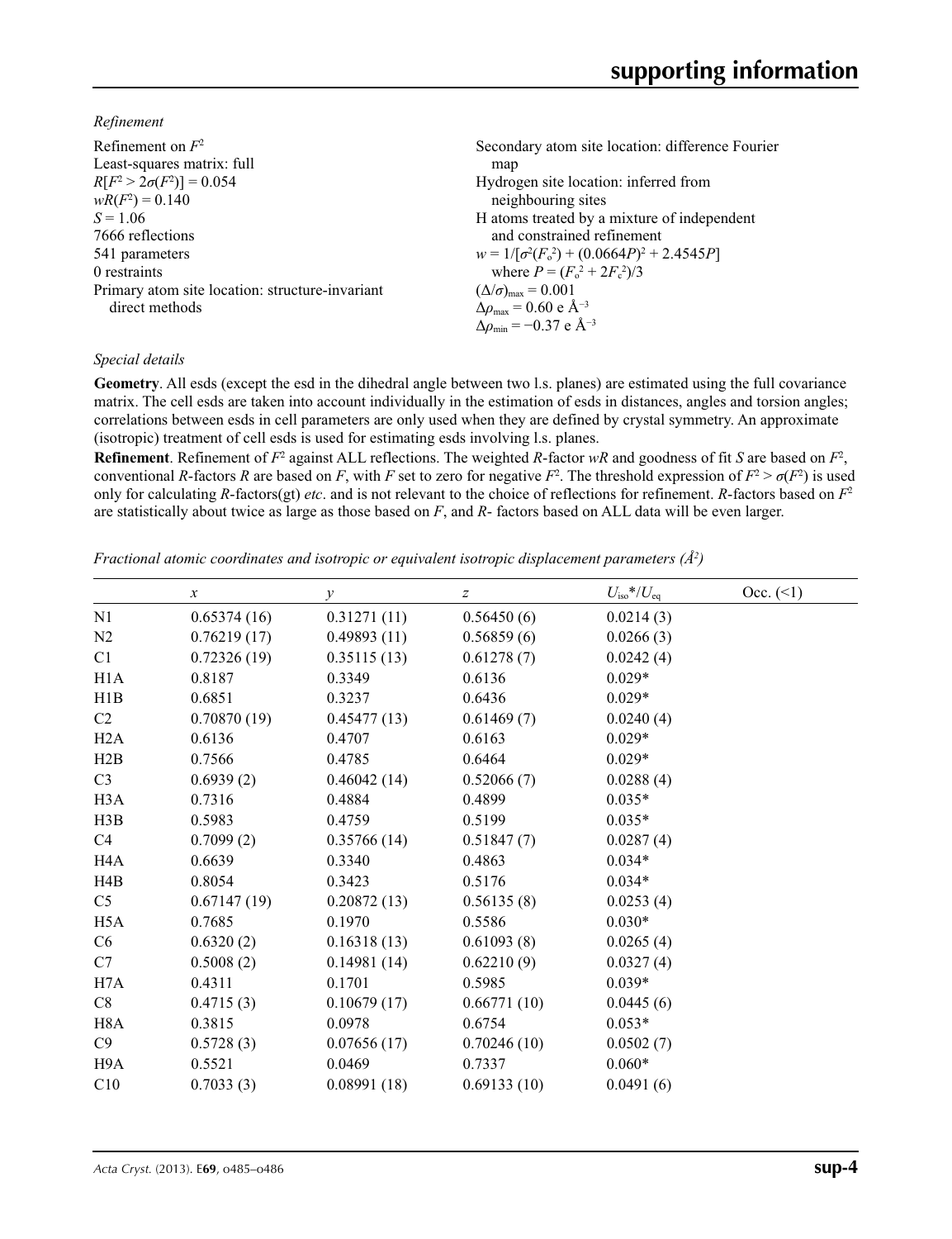| H10A              | 0.7728      | 0.0693      | 0.7149      | $0.059*$               |          |
|-------------------|-------------|-------------|-------------|------------------------|----------|
| C11               | 0.7335(2)   | 0.13331(15) | 0.64591(9)  | 0.0370(5)              |          |
| H11A              | 0.8236      | 0.1428      | 0.6385      | $0.044*$               |          |
| C12               | 0.6004(2)   | 0.16984(13) | 0.51271(7)  | 0.0260(4)              |          |
| C13               | 0.4735(2)   | 0.19524(16) | 0.49385(9)  | 0.0391(5)              |          |
| H <sub>13</sub> A | 0.4276      | 0.2424      | 0.5107      | $0.047*$               |          |
| C14               | 0.4132(3)   | 0.15240(17) | 0.45060(10) | 0.0422(5)              |          |
| H <sub>14</sub> A | 0.3269      | 0.1706      | 0.4379      | $0.051*$               |          |
| C15               | 0.4790(3)   | 0.08314(15) | 0.42614(8)  | 0.0372(5)              |          |
| <b>H15A</b>       | 0.4376      | 0.0530      | 0.3969      | $0.045*$               |          |
| C16               | 0.6051(3)   | 0.05796(15) | 0.44440(9)  | 0.0385(5)              |          |
| H <sub>16</sub> A | 0.6504      | 0.0104      | 0.4277      | $0.046*$               |          |
| C17               | 0.6659(2)   | 0.10176(14) | 0.48701(8)  | 0.0315(4)              |          |
| H17A              | 0.7536      | 0.0849      | 0.4988      | $0.038*$               |          |
| C18               | 0.7481(2)   | 0.60194(14) | 0.56963(8)  | 0.0338(5)              |          |
| <b>H18A</b>       | 0.7788      | 0.6277      | 0.5370      | $0.041*$               |          |
| H18B              | 0.6532      | 0.6180      | 0.5717      | $0.041*$               |          |
| C19               | 0.8262(2)   | 0.64383(14) | 0.61442(8)  | 0.0312(4)              |          |
| <b>H19A</b>       | 0.9187      | 0.6317      | 0.6187      | $0.037*$               |          |
| C20               | 0.7705(2)   | 0.69750(15) | 0.64845(8)  | 0.0315(4)              |          |
| H20A              | 0.6764      | 0.7021      | 0.6456      | $0.038*$               |          |
| C21               | 0.8404(2)   | 0.75044(14) | 0.69008(8)  | 0.0305(4)              |          |
| C22               | 0.9735(2)   | 0.73627(16) | 0.70559(9)  | 0.0360(5)              |          |
| H22A              | 1.0225      | 0.6896      | 0.6896      | $0.043*$               |          |
| C <sub>23</sub>   | 1.0346(3)   | 0.78994(19) | 0.74422(10) | 0.0438(6)              |          |
| H <sub>23</sub> A | 1.1251      | 0.7793      | 0.7549      | $0.053*$               |          |
| C <sub>24</sub>   | 0.9647(3)   | 0.85916(18) | 0.76743(9)  | 0.0474(6)              |          |
| H <sub>24</sub> A | 1.0071      | 0.8964      | 0.7936      | $0.057*$               |          |
| C <sub>25</sub>   | 0.8337(3)   | 0.87308(18) | 0.75206(9)  | 0.0487(6)              |          |
| H25A              | 0.7854      | 0.9203      | 0.7678      | $0.058*$               |          |
| C <sub>26</sub>   | 0.7715(3)   | 0.81953(18) | 0.71422(9)  | 0.0405(5)              |          |
| H26A              | 0.6804      | 0.8297      | 0.7044      | $0.049*$               |          |
| S <sub>1</sub> B  | 1.10167(7)  | 0.22582(6)  | 0.55532(5)  | 0.0278(2)              | 0.793(3) |
|                   | 1.16096(19) |             |             | 0.0344(5)              |          |
| O1B               |             | 0.31402(13) | 0.54245(8)  |                        | 0.793(3) |
| O <sub>2</sub> B  | 0.9784(3)   | 0.2394(3)   | 0.58013(13) | 0.0404(7)<br>0.0395(5) | 0.793(3) |
| O3B               | 1.1951(2)   | 0.16581(15) | 0.58372(8)  |                        | 0.793(3) |
| C1B               | 1.0592(4)   | 0.1723(3)   | 0.4955(2)   | 0.0299(9)              | 0.793(3) |
| C2B               | 0.9819(4)   | 0.2188(2)   | 0.45755(16) | 0.0297(7)              | 0.793(3) |
| H <sub>2</sub> BA | 0.9573      | 0.2808      | 0.4629      | $0.036*$               | 0.793(3) |
| C3B               | 0.9407(4)   | 0.1743(3)   | 0.41185(16) | 0.0316(8)              | 0.793(3) |
| H3BA              | 0.8864      | 0.2056      | 0.3863      | $0.038*$               | 0.793(3) |
| C4B               | 0.9788(5)   | 0.0836(3)   | 0.4034(2)   | 0.0344(10)             | 0.793(3) |
| C5B               | 1.0551(5)   | 0.0398(3)   | 0.44126(19) | 0.0583(12)             | 0.793(3) |
| H5BA              | 1.0808      | $-0.0220$   | 0.4361      | $0.070*$               | 0.793(3) |
| C6B               | 1.0959(5)   | 0.0837(3)   | 0.48724(19) | 0.0547(12)             | 0.793(3) |
| H <sub>6</sub> BA | 1.1494      | 0.0521      | 0.5129      | $0.066*$               | 0.793(3) |
| C7B               | 0.9309(5)   | 0.0331(3)   | 0.35407(16) | 0.0435(9)              | 0.793(3) |
| H7BA              | 0.9093      | $-0.0303$   | 0.3626      | $0.065*$               | 0.793(3) |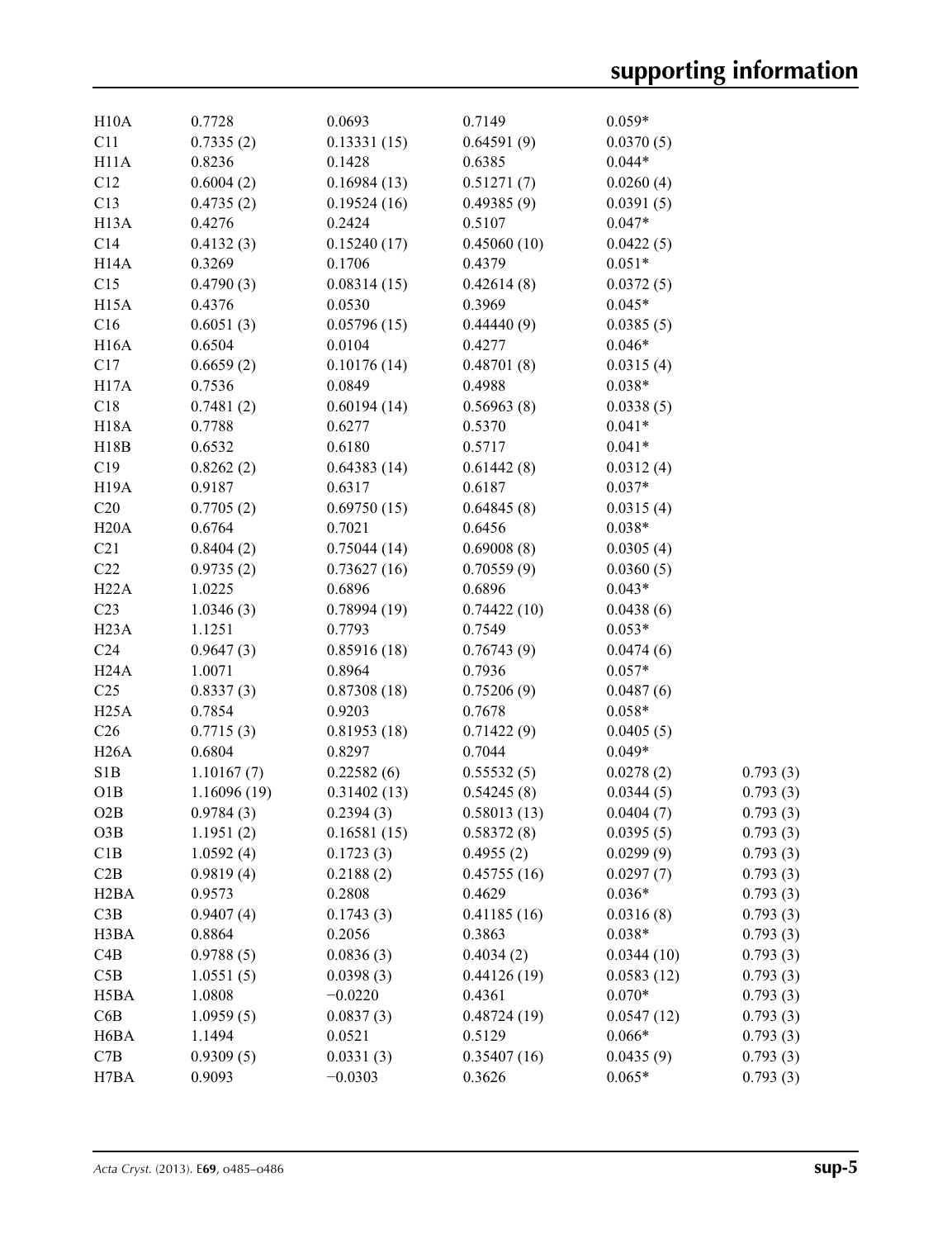| H7BB              | 1.0010      | 0.0338      | 0.3294       | $0.065*$      | 0.793(3) |
|-------------------|-------------|-------------|--------------|---------------|----------|
| H7BC              | 0.8515      | 0.0635      | 0.3386       | $0.065*$      | 0.793(3) |
| S <sub>1</sub> C  | 1.0840(4)   | 0.2469(3)   | 0.53724(19)  | $0.0396(10)*$ | 0.207(3) |
| O1C               | 1.0619(9)   | 0.3411(7)   | 0.5240(4)    | $0.049(2)$ *  | 0.207(3) |
| O2C               | 0.9917(16)  | 0.2132(10)  | 0.5773(6)    | $0.045(4)$ *  | 0.207(3) |
| O <sub>3</sub> C  | 1.2223(8)   | 0.2279(6)   | 0.5563(3)    | $0.040(2)$ *  | 0.207(3) |
| C1C               | 1.0485(19)  | 0.1819(12)  | 0.4812(6)    | $0.021(4)$ *  | 0.207(3) |
| C2C               | 0.9489(14)  | 0.2030(10)  | 0.4471(7)    | $0.025(4)$ *  | 0.207(3) |
| H <sub>2</sub> CA | 0.8965      | 0.2557      | 0.4529       | $0.030*$      | 0.207(3) |
| C <sub>3</sub> C  | 0.9204(18)  | 0.1512(12)  | 0.4045(7)    | $0.030(5)$ *  | 0.207(3) |
|                   |             |             | 0.3818       |               |          |
| H3CA              | 0.8484      | 0.1708      |              | $0.036*$      | 0.207(3) |
| C <sub>4</sub> C  | 0.985(2)    | 0.0736(14)  | 0.3910(7)    | $0.027(5)$ *  | 0.207(3) |
| C5C               | 1.1030(12)  | 0.0533(9)   | 0.4276(5)    | $0.027(3)$ *  | 0.207(3) |
| H <sub>5</sub> CA | 1.1600      | 0.0039      | 0.4199       | $0.033*$      | 0.207(3) |
| C <sub>6</sub> C  | 1.1315(13)  | 0.1042(10)  | 0.4720(5)    | $0.031(3)*$   | 0.207(3) |
| H <sub>6</sub> CA | 1.2034      | 0.0883      | 0.4957       | $0.037*$      | 0.207(3) |
| C7C               | 0.9595(19)  | 0.0133(13)  | 0.3475(8)    | $0.040(5)$ *  | 0.207(3) |
| H7CA              | 1.0430      | $-0.0145$   | 0.3380       | $0.060*$      | 0.207(3) |
| H7CB              | 0.9202      | 0.0483      | 0.3181       | $0.060*$      | 0.207(3) |
| H7CC              | 0.8977      | $-0.0349$   | 0.3569       | $0.060*$      | 0.207(3) |
| S <sub>1</sub> A  | 0.33646(5)  | 0.58716(3)  | 0.629055(18) | 0.02690(13)   |          |
| O1A               | 0.43410(19) | 0.60649(13) | 0.59122(6)   | 0.0434(4)     |          |
| O2A               | 0.20127(17) | 0.60346(11) | 0.60795(7)   | 0.0444(4)     |          |
| O3A               | 0.35469(18) | 0.49646(10) | 0.65172(6)   | 0.0378(4)     |          |
| C1A               | 0.36629(19) | 0.66653(14) | 0.68031(8)   | 0.0263(4)     |          |
| C2A               | 0.3782(2)   | 0.75874(15) | 0.66805(8)   | 0.0310(4)     |          |
| H <sub>2</sub> AA | 0.3725      | 0.7778      | 0.6329       | $0.037*$      |          |
|                   |             |             |              |               |          |
| C3A               | 0.3983(2)   | 0.82273(15) | 0.70733(9)   | 0.0342(5)     |          |
| H3AA              | 0.4051      | 0.8858      | 0.6988       | $0.041*$      |          |
| C4A               | 0.4086(2)   | 0.79587(16) | 0.75925(9)   | 0.0345(5)     |          |
| C5A               | 0.3980(2)   | 0.70304(17) | 0.77068(8)   | 0.0385(5)     |          |
| H5AA              | 0.4057      | 0.6836      | 0.8058       | $0.046*$      |          |
| C <sub>6</sub> A  | 0.3765(2)   | 0.63828(15) | 0.73161(8)   | 0.0349(5)     |          |
| H <sub>6</sub> AA | 0.3689      | 0.5752      | 0.7400       | $0.042*$      |          |
| C7A               | 0.4288(3)   | 0.86573(19) | 0.80187(10)  | 0.0494(6)     |          |
| H7AA              | 0.4444      | 0.8343      | 0.8352       | $0.074*$      |          |
| H7AB              | 0.3495      | 0.9042      | 0.8029       | $0.074*$      |          |
| H7AC              | 0.5058      | 0.9041      | 0.7953       | $0.074*$      |          |
| O1W               | 0.40391(15) | 0.37324(11) | 0.57489(7)   | 0.0343(3)     |          |
| O2W               | 1.02377(19) | 0.47283(15) | 0.57219(10)  | 0.0560(5)     |          |
| H1N               | 0.574(3)    | 0.3282(18)  | 0.5665(9)    | $0.027(6)$ *  |          |
| H2N               | 0.857(3)    | 0.487(2)    | 0.5673(11)   | $0.039(7)$ *  |          |
| H1W1              | 0.330(3)    | 0.348(2)    | 0.5678(11)   | $0.042(8)$ *  |          |
| H1W2              | 0.379(4)    | 0.409(3)    | 0.6016(15)   | $0.070(11)*$  |          |
| H2W1              | 1.082(3)    | 0.512(3)    | 0.5843(13)   | $0.057(9)$ *  |          |
|                   |             |             |              |               |          |
| H2W2              | 1.056(4)    | 0.422(3)    | 0.5652(16)   | $0.081(13)*$  |          |
|                   |             |             |              |               |          |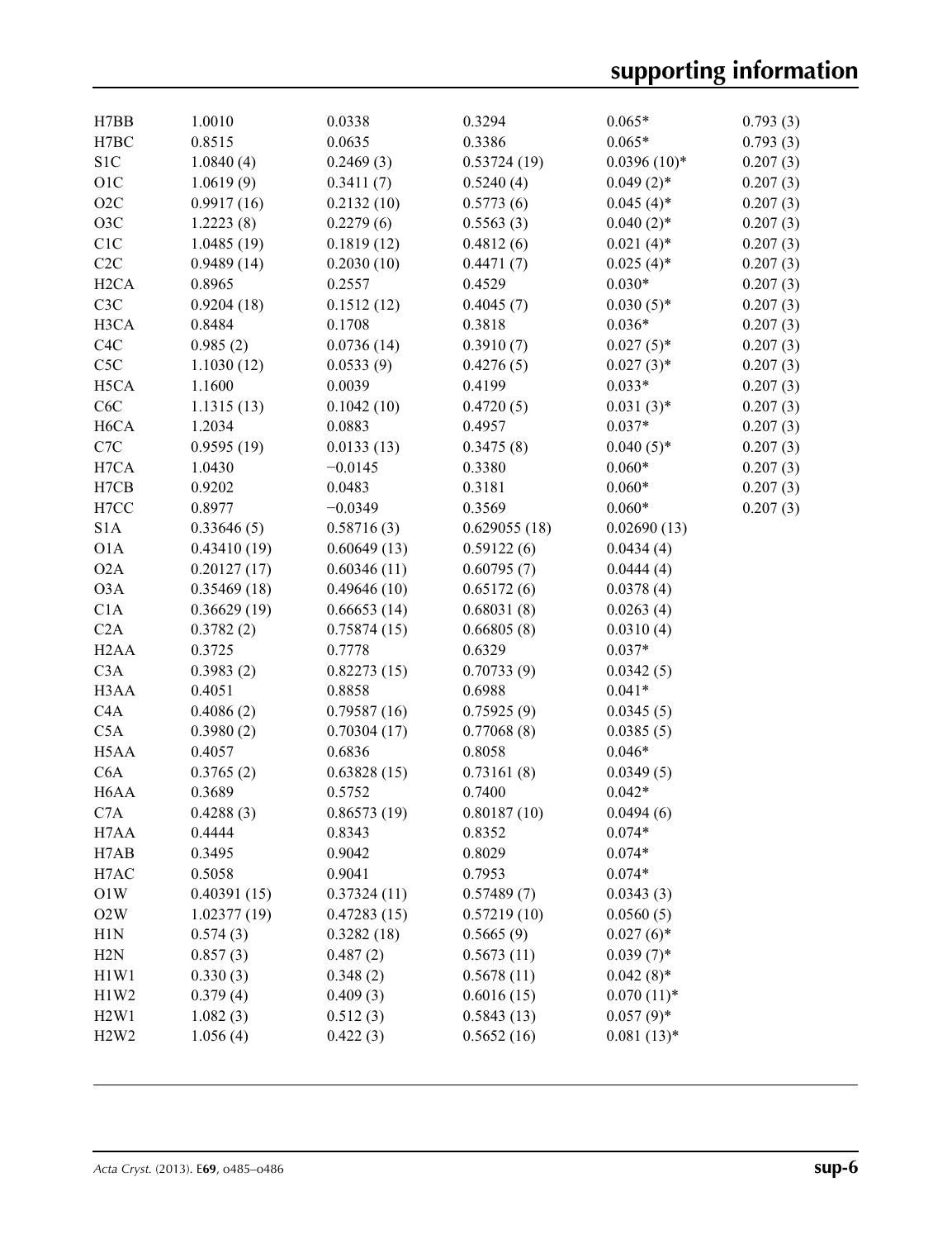*Atomic displacement parameters (Å2 )*

|                  | $U^{11}$   | $U^{22}$   | $U^{33}$   | $U^{12}$      | $U^{13}$       | $U^{23}$      |
|------------------|------------|------------|------------|---------------|----------------|---------------|
| N1               | 0.0199(7)  | 0.0216(7)  | 0.0226(7)  | 0.0008(6)     | 0.0003(6)      | $-0.0043(6)$  |
| N2               | 0.0293(9)  | 0.0253(8)  | 0.0249(8)  | $-0.0070(7)$  | 0.0004(6)      | $-0.0010(6)$  |
| C1               | 0.0274(9)  | 0.0227(9)  | 0.0221(8)  | $-0.0004(7)$  | $-0.0019(7)$   | $-0.0025(7)$  |
| C2               | 0.0262(9)  | 0.0232(9)  | 0.0228(8)  | $-0.0033(7)$  | 0.0022(7)      | $-0.0021(7)$  |
| C <sub>3</sub>   | 0.0340(10) | 0.0298(10) | 0.0221(9)  | $-0.0090(8)$  | $-0.0013(7)$   | 0.0005(7)     |
| C <sub>4</sub>   | 0.0329(10) | 0.0314(10) | 0.0219(9)  | $-0.0042(8)$  | 0.0029(7)      | $-0.0038(7)$  |
| C <sub>5</sub>   | 0.0235(9)  | 0.0221(9)  | 0.0302(9)  | 0.0035(7)     | 0.0005(7)      | $-0.0051(7)$  |
| C6               | 0.0327(10) | 0.0179(8)  | 0.0288(9)  | 0.0018(7)     | 0.0002(8)      | $-0.0056(7)$  |
| C7               | 0.0369(11) | 0.0230(9)  | 0.0383(11) | 0.0017(8)     | 0.0024(9)      | $-0.0066(8)$  |
| C8               | 0.0534(14) | 0.0318(11) | 0.0501(14) | $-0.0093(10)$ | 0.0187(11)     | $-0.0117(10)$ |
| C9               | 0.086(2)   | 0.0338(12) | 0.0317(11) | $-0.0092(13)$ | 0.0073(12)     | 0.0006(9)     |
| C10              | 0.0692(18) | 0.0359(12) | 0.0404(13) | 0.0005(12)    | $-0.0119(12)$  | 0.0078(10)    |
| C11              | 0.0433(12) | 0.0283(10) | 0.0384(11) | 0.0027(9)     | $-0.0053(9)$   | 0.0008(9)     |
| C12              | 0.0320(10) | 0.0203(8)  | 0.0258(9)  | $-0.0018(7)$  | 0.0015(7)      | $-0.0024(7)$  |
| C13              | 0.0416(12) | 0.0324(11) | 0.0421(12) | 0.0089(9)     | $-0.0077(10)$  | $-0.0143(9)$  |
| C14              | 0.0473(13) | 0.0342(12) | 0.0430(12) | 0.0018(10)    | $-0.0160(10)$  | $-0.0033(10)$ |
| C15              | 0.0593(14) | 0.0248(10) | 0.0265(10) | $-0.0090(9)$  | $-0.0065(9)$   | $-0.0032(8)$  |
| C16              | 0.0542(14) | 0.0263(10) | 0.0357(11) | $-0.0004(10)$ | 0.0067(10)     | $-0.0095(9)$  |
| C17              | 0.0357(11) | 0.0236(9)  | 0.0353(10) | 0.0020(8)     | 0.0025(8)      | $-0.0034(8)$  |
| C18              | 0.0445(12) | 0.0244(10) | 0.0322(10) | $-0.0104(9)$  | $-0.0014(9)$   | 0.0035(8)     |
| C19              | 0.0351(11) | 0.0249(9)  | 0.0332(10) | $-0.0079(8)$  | $-0.0006(8)$   | 0.0012(8)     |
| C20              | 0.0311(10) | 0.0291(10) | 0.0340(10) | $-0.0044(8)$  | $-0.0008(8)$   | 0.0046(8)     |
| C21              | 0.0359(11) | 0.0282(10) | 0.0277(9)  | $-0.0058(8)$  | 0.0035(8)      | 0.0045(8)     |
| C22              | 0.0381(12) | 0.0342(11) | 0.0358(11) | $-0.0030(9)$  | 0.0027(9)      | 0.0026(9)     |
| C <sub>23</sub>  | 0.0398(12) | 0.0524(14) | 0.0383(12) | $-0.0159(11)$ | $-0.0046(10)$  | 0.0085(11)    |
| C <sub>24</sub>  | 0.0742(18) | 0.0438(13) | 0.0240(10) | $-0.0242(13)$ | 0.0012(11)     | $-0.0018(9)$  |
| C <sub>25</sub>  | 0.0776(19) | 0.0396(13) | 0.0300(11) | 0.0034(13)    | 0.0120(11)     | $-0.0027(10)$ |
| C <sub>26</sub>  | 0.0450(13) | 0.0441(13) | 0.0328(11) | 0.0052(10)    | 0.0062(9)      | 0.0029(10)    |
| S <sub>1</sub> B | 0.0196(3)  | 0.0276(4)  | 0.0365(5)  | $-0.0009(2)$  | 0.0041(3)      | $-0.0067(4)$  |
| O1B              | 0.0331(10) | 0.0299(10) | 0.0401(10) | $-0.0039(8)$  | 0.0021(8)      | $-0.0060(8)$  |
| O2B              | 0.0266(12) | 0.0406(17) | 0.0543(16) | $-0.0023(12)$ | 0.0052(9)      | $-0.0097(13)$ |
| O3B              | 0.0348(10) | 0.0405(11) | 0.0424(11) | 0.0038(9)     | $-0.0033(8)$   | $-0.0013(9)$  |
| C1B              | 0.0223(16) | 0.0286(18) | 0.039(2)   | 0.0009(11)    | $-0.0007(16)$  | $-0.0018(17)$ |
| C2B              | 0.0306(17) | 0.0229(15) | 0.0367(19) | 0.0002(15)    | 0.0111(14)     | $-0.0021(14)$ |
| C3B              | 0.0325(18) | 0.0293(19) | 0.034(2)   | 0.0030(16)    | 0.0089(14)     | 0.0048(16)    |
| C4B              | 0.042(2)   | 0.029(2)   | 0.032(2)   | $-0.0064(13)$ | $-0.0009(17)$  | $-0.0062(17)$ |
| C5B              | 0.073(3)   | 0.0317(18) | 0.068(3)   | 0.019(2)      | $-0.019(2)$    | $-0.0175(18)$ |
| C6B              | 0.058(3)   | 0.039(2)   | 0.063(3)   | 0.0226(19)    | $-0.024(2)$    | $-0.016(2)$   |
| C7B              | 0.056(3)   | 0.036(2)   | 0.0380(19) | $-0.0036(19)$ | 0.0014(18)     | $-0.0039(16)$ |
| S1A              | 0.0314(3)  | 0.0229(2)  | 0.0258(2)  | 0.00075(17)   | $-0.00353(18)$ | 0.00027(17)   |
| O1A              | 0.0562(10) | 0.0478(10) | 0.0265(7)  | $-0.0112(8)$  | 0.0058(7)      | $-0.0046(7)$  |
| O2A              | 0.0397(9)  | 0.0308(8)  | 0.0600(11) | 0.0026(7)     | $-0.0186(8)$   | $-0.0113(7)$  |
| O3A              | 0.0590(10) | 0.0248(7)  | 0.0296(7)  | 0.0073(7)     | 0.0030(7)      | 0.0010(6)     |
| C1A              | 0.0259(9)  | 0.0245(9)  | 0.0280(9)  | 0.0002(7)     | $-0.0007(7)$   | $-0.0016(7)$  |
| C2A              | 0.0352(11) | 0.0284(10) | 0.0290(10) | $-0.0043(8)$  | $-0.0015(8)$   | 0.0022(8)     |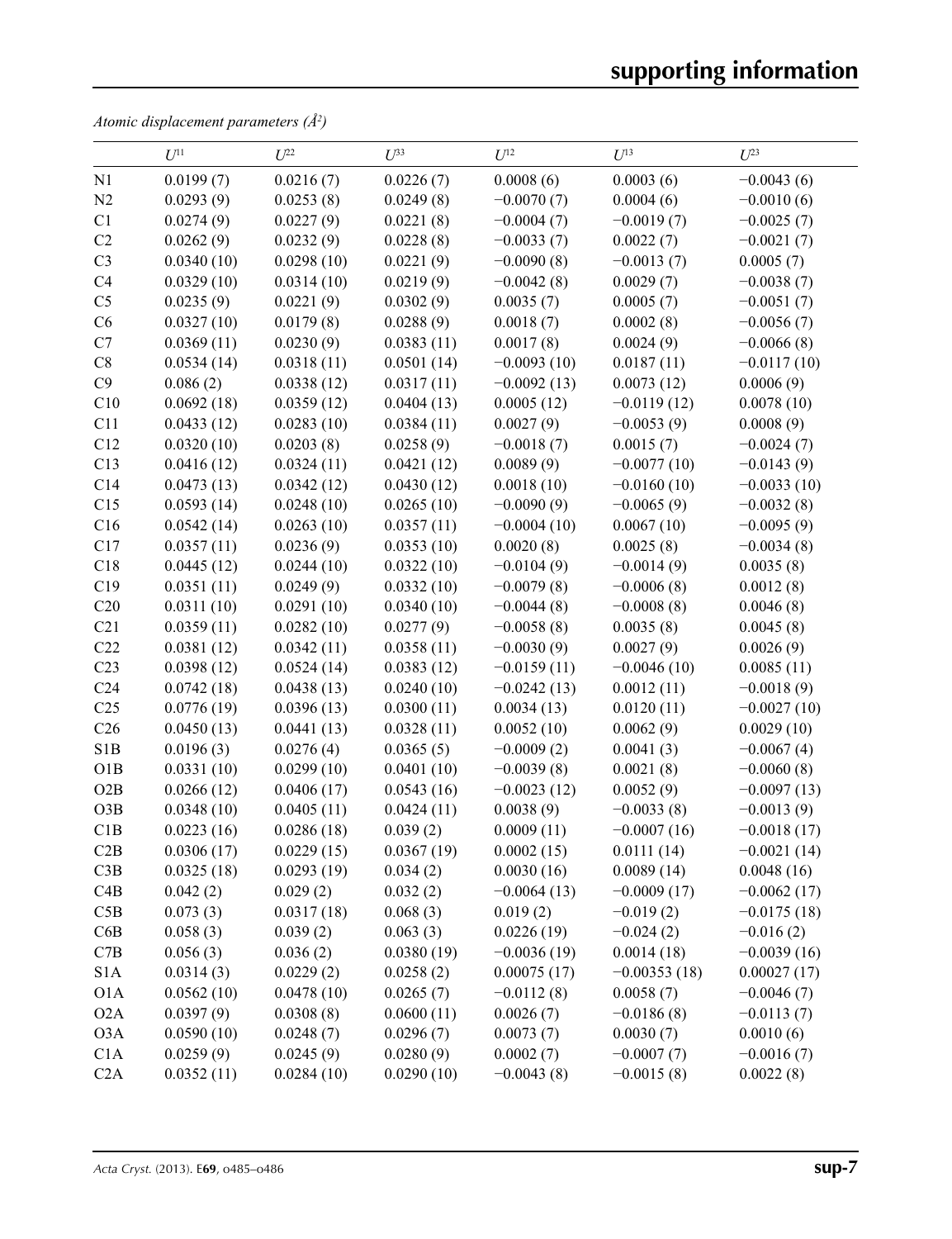# **supporting information**

| C3A              | 0.0355(11) | 0.0253(10) | 0.0412(11) | $-0.0051(8)$  | $-0.0029(9)$  | $-0.0014(8)$  |
|------------------|------------|------------|------------|---------------|---------------|---------------|
| C <sub>4</sub> A | 0.0304(10) | 0.0373(11) | 0.0352(11) | 0.0000(9)     | $-0.0021(8)$  | $-0.0079(9)$  |
| C5A              | 0.0487(13) | 0.0400(12) | 0.0262(10) | 0.0022(10)    | $-0.0023(9)$  | 0.0009(9)     |
| C <sub>6</sub> A | 0.0449(12) | 0.0298(10) | 0.0296(10) | 0.0002(9)     | $-0.0009(9)$  | 0.0034(8)     |
| C7A              | 0.0599(16) | 0.0458(14) | 0.0418(13) | $-0.0028(12)$ | $-0.0042(11)$ | $-0.0141(11)$ |
| O1W              | 0.0231(7)  | 0.0317(8)  | 0.0483(9)  | 0.0003(6)     | 0.0047(6)     | $-0.0126(7)$  |
| O2W              | 0.0312(9)  | 0.0375(10) | 0.0971(17) | $-0.0067(8)$  | $-0.0143(10)$ | $-0.0064(10)$ |

*Geometric parameters (Å, º)*

| $N1 - C4$    | 1.500(2) | $C26 - H26A$                       | 0.9500     |
|--------------|----------|------------------------------------|------------|
| $N1 - C1$    | 1.504(2) | $SIB - O2B$                        | 1.446(3)   |
| $N1 - C5$    | 1.532(2) | $SIB - O3B$                        | 1.454(2)   |
| $N1 - H1N$   | 0.84(3)  | $SIB - O1B$                        | 1.467(2)   |
| $N2-C2$      | 1.485(2) | $SIB - C1B$                        | 1.764(5)   |
| $N2-C3$      | 1.492(2) | $C1B - C6B$                        | 1.366(5)   |
| $N2 - C18$   | 1.511(3) | $C1B - C2B$                        | 1.393(6)   |
| $N2 - H2N$   | 0.98(3)  | $C2B - C3B$                        | 1.390(6)   |
| $C1-C2$      | 1.521(3) | C <sub>2</sub> B-H <sub>2</sub> BA | 0.9500     |
| $C1 - H1A$   | 0.9900   | $C3B - C4B$                        | 1.400(6)   |
| $C1 - H1B$   | 0.9900   | C3B-H3BA                           | 0.9500     |
| $C2 - H2A$   | 0.9900   | $C4B - C5B$                        | 1.368(6)   |
| $C2 - H2B$   | 0.9900   | $C4B - C7B$                        | 1.527(6)   |
| $C3-C4$      | 1.511(3) | $C5B - C6B$                        | 1.392(5)   |
| $C3 - H3A$   | 0.9900   | $C5B - H5BA$                       | 0.9500     |
| $C3 - H3B$   | 0.9900   | C6B-H6BA                           | 0.9500     |
| $C4 - H4A$   | 0.9900   | C7B-H7BA                           | 0.9800     |
| $C4 - H4B$   | 0.9900   | $C7B - H7BB$                       | 0.9800     |
| $C5-C6$      | 1.518(3) | C7B-H7BC                           | 0.9800     |
| $C5 - C12$   | 1.520(3) | $S1C - O1C$                        | 1.432(11)  |
| $C5 - H5A$   | 1.0000   | $S1C - O3C$                        | 1.478(9)   |
| $C6 - C7$    | 1.385(3) | $S1C - O2C$                        | 1.515(17)  |
| $C6 - C11$   | 1.395(3) | $S1C - C1C$                        | 1.751(16)  |
| $C7-C8$      | 1.384(3) | $C1C - C2C$                        | 1.33(2)    |
| $C7 - H7A$   | 0.9500   | $C1C-C6C$                          | 1.44(2)    |
| $C8-C9$      | 1.391(4) | $C2C - C3C$                        | 1.354(19)  |
| $C8 - H8A$   | 0.9500   | C <sub>2</sub> C-H <sub>2</sub> CA | 0.9500     |
| $C9 - C10$   | 1.378(4) | $C3C - C4C$                        | 1.36(3)    |
| $C9 - H9A$   | 0.9500   | C3C-H3CA                           | 0.9500     |
| $C10 - C11$  | 1.384(4) | $C4C - C7C$                        | 1.44(2)    |
| $C10 - H10A$ | 0.9500   | $C4C - C5C$                        | 1.50(2)    |
| $C11 - H11A$ | 0.9500   | $C5C - C6C$                        | 1.385(19)  |
| $C12 - C17$  | 1.385(3) | C5C-H5CA                           | 0.9500     |
| $C12 - C13$  | 1.392(3) | $C6C$ — $H6CA$                     | 0.9500     |
| $C13-C14$    | 1.390(3) | $C7C - H7CA$                       | 0.9800     |
| $C13 - H13A$ | 0.9500   | C7C-H7CB                           | 0.9800     |
| $C14 - C15$  | 1.384(4) | C7C-H7CC                           | 0.9800     |
| $C14 - H14A$ | 0.9500   | $S1A - O3A$                        | 1.4555(15) |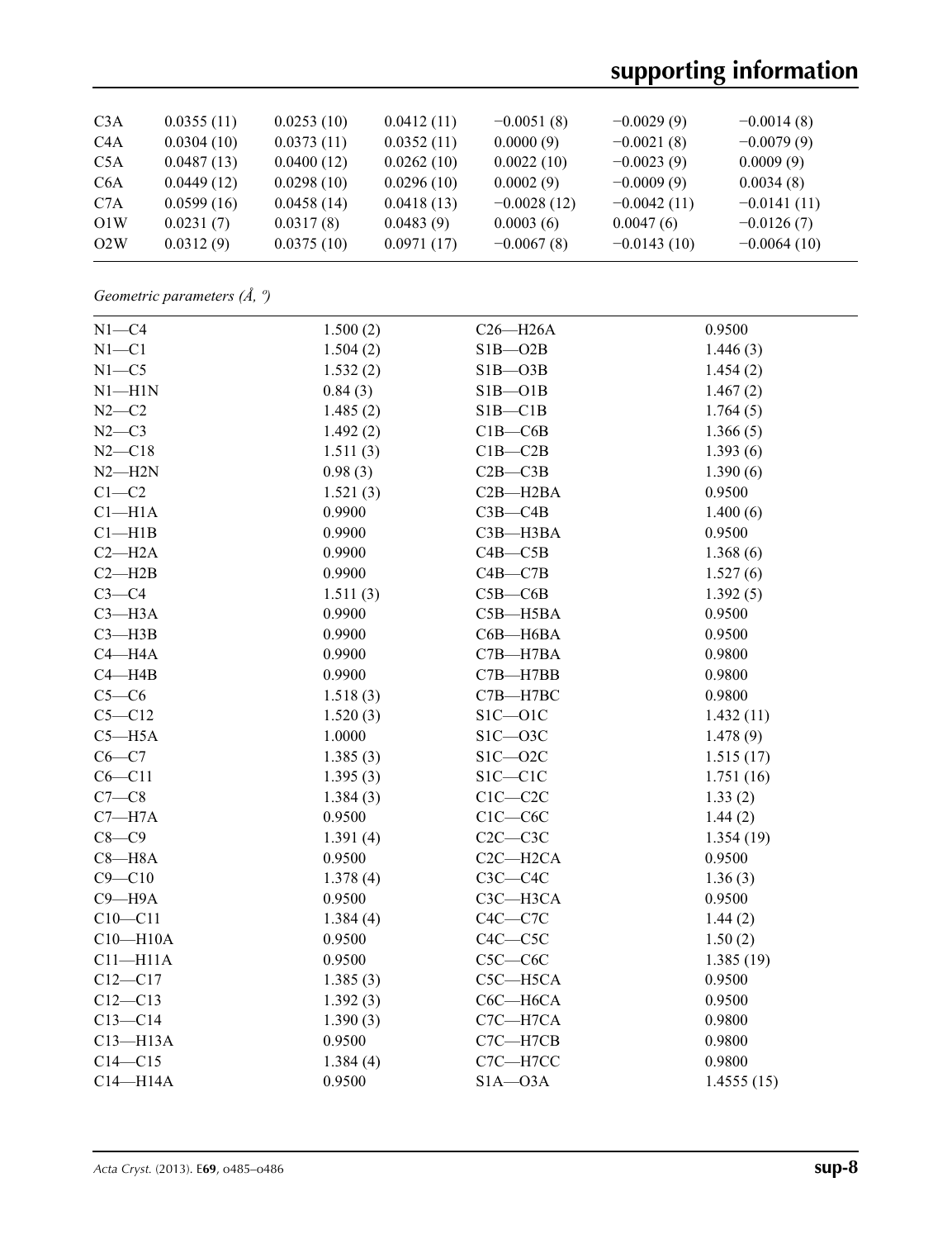| $C15 - C16$      | 1.379(4)   | $SIA - OIA$                                         | 1.4564(18)  |
|------------------|------------|-----------------------------------------------------|-------------|
| $C15 - H15A$     | 0.9500     | $S1A - O2A$                                         | 1.4576(16)  |
| $C16 - C17$      | 1.385(3)   | $S1A - C1A$                                         | 1.773(2)    |
| $C16 - H16A$     | 0.9500     | $C1A - C6A$                                         | 1.387(3)    |
| $C17 - H17A$     | 0.9500     | $C1A - C2A$                                         | 1.390(3)    |
| $C18 - C19$      | 1.492(3)   | $C2A - C3A$                                         | 1.386(3)    |
| $C18 - H18A$     | 0.9900     | C2A-H2AA                                            | 0.9500      |
| $C18 - H18B$     | 0.9900     | $C3A - C4A$                                         | 1.396(3)    |
| $C19 - C20$      | 1.328(3)   | C3A-H3AA                                            | 0.9500      |
| C19-H19A         | 0.9500     | $C4A - C5A$                                         | 1.393(3)    |
| $C20 - C21$      | 1.471(3)   | $C4A - C7A$                                         | 1.507(3)    |
| $C20 - H20A$     | 0.9500     | $C5A - C6A$                                         | 1.391(3)    |
| $C21 - C22$      | 1.393(3)   | C5A-H5AA                                            | 0.9500      |
| $C21 - C26$      | 1.394(3)   | $C6A - H6AA$                                        | 0.9500      |
| $C22 - C23$      | 1.385(3)   | C7A-H7AA                                            | 0.9800      |
| $C22-H22A$       | 0.9500     | $C7A - H7AB$                                        | 0.9800      |
| $C23-C24$        | 1.389(4)   | C7A-H7AC                                            | 0.9800      |
| $C23 - H23A$     | 0.9500     | $O1W - H1W1$                                        | 0.84(3)     |
| $C24 - C25$      | 1.372(4)   | $O1W - H1W2$                                        | 0.91(4)     |
| $C24 - H24A$     | 0.9500     | $O2W - H2W1$                                        | 0.86(4)     |
| $C25-C26$        | 1.375(4)   |                                                     | 0.83(5)     |
|                  |            | $O2W - H2W2$                                        |             |
| $C25 - H25A$     | 0.9500     |                                                     |             |
| $C4 - N1 - C1$   | 108.42(14) | $C22-C23-H23A$                                      | 119.7       |
| $C4 - N1 - C5$   | 109.94(15) | $C24-C23-H23A$                                      | 119.7       |
| $C1 - N1 - C5$   | 111.35(14) | $C25-C24-C23$                                       | 119.2(2)    |
| $C4 - N1 - H1N$  | 109.8(17)  | $C25 - C24 - H24A$                                  | 120.4       |
| $Cl-M1-H1N$      | 104.4(17)  | C23-C24-H24A                                        | 120.4       |
| $C5-M1-H1N$      | 112.7(18)  | $C24 - C25 - C26$                                   | 120.9(2)    |
| $C2 - N2 - C3$   | 109.37(15) | $C24-C25-H25A$                                      | 119.6       |
| $C2 - N2 - C18$  | 112.28(16) | $C26-C25-H25A$                                      | 119.6       |
|                  |            | $C25-C26-C21$                                       | 120.8(2)    |
| $C3 - N2 - C18$  | 110.54(16) |                                                     |             |
| $C2 - N2 - H2N$  | 110.5(16)  | $C25-C26-H26A$                                      | 119.6       |
| $C3 - N2 - H2N$  | 107.8(16)  | $C21-C26-H26A$                                      | 119.6       |
| $C18 - N2 - H2N$ | 106.2(17)  | $O2B - S1B - O3B$                                   | 114.03 (19) |
| $N1-C1-C2$       | 110.92(15) | $O2B - S1B - O1B$                                   | 110.68(18)  |
| $N1-C1-H1A$      | 109.5      | $O3B - S1B - O1B$                                   | 112.54(13)  |
| $C2-C1-H1A$      | 109.5      | $O2B - S1B - C1B$                                   | 106.23(19)  |
| $N1-C1-H1B$      | 109.5      | $O3B - S1B - C1B$                                   | 107.02(17)  |
| $C2-C1-H1B$      | 109.5      | $O1B - S1B - C1B$                                   | 105.72(18)  |
| $H1A - C1 - H1B$ | 108.0      | $C6B - C1B - C2B$                                   | 119.9(4)    |
| $N2 - C2 - C1$   | 111.45(15) | $C6B - C1B - S1B$                                   | 120.1(4)    |
| $N2-C2-H2A$      | 109.3      | $C2B - C1B - S1B$                                   | 119.9(3)    |
| $C1-C2-H2A$      | 109.3      | $C3B - C2B - C1B$                                   | 119.8(3)    |
| $N2-C2-H2B$      | 109.3      | $C3B - C2B - H2BA$                                  | 120.1       |
| $C1-C2-H2B$      | 109.3      | $C1B - C2B - H2BA$                                  | 120.1       |
| $H2A - C2 - H2B$ | 108.0      | $C2B - C3B - C4B$                                   | 120.3(4)    |
| $N2 - C3 - C4$   | 111.13(16) | C <sub>2</sub> B-C <sub>3</sub> B-H <sub>3</sub> BA | 119.9       |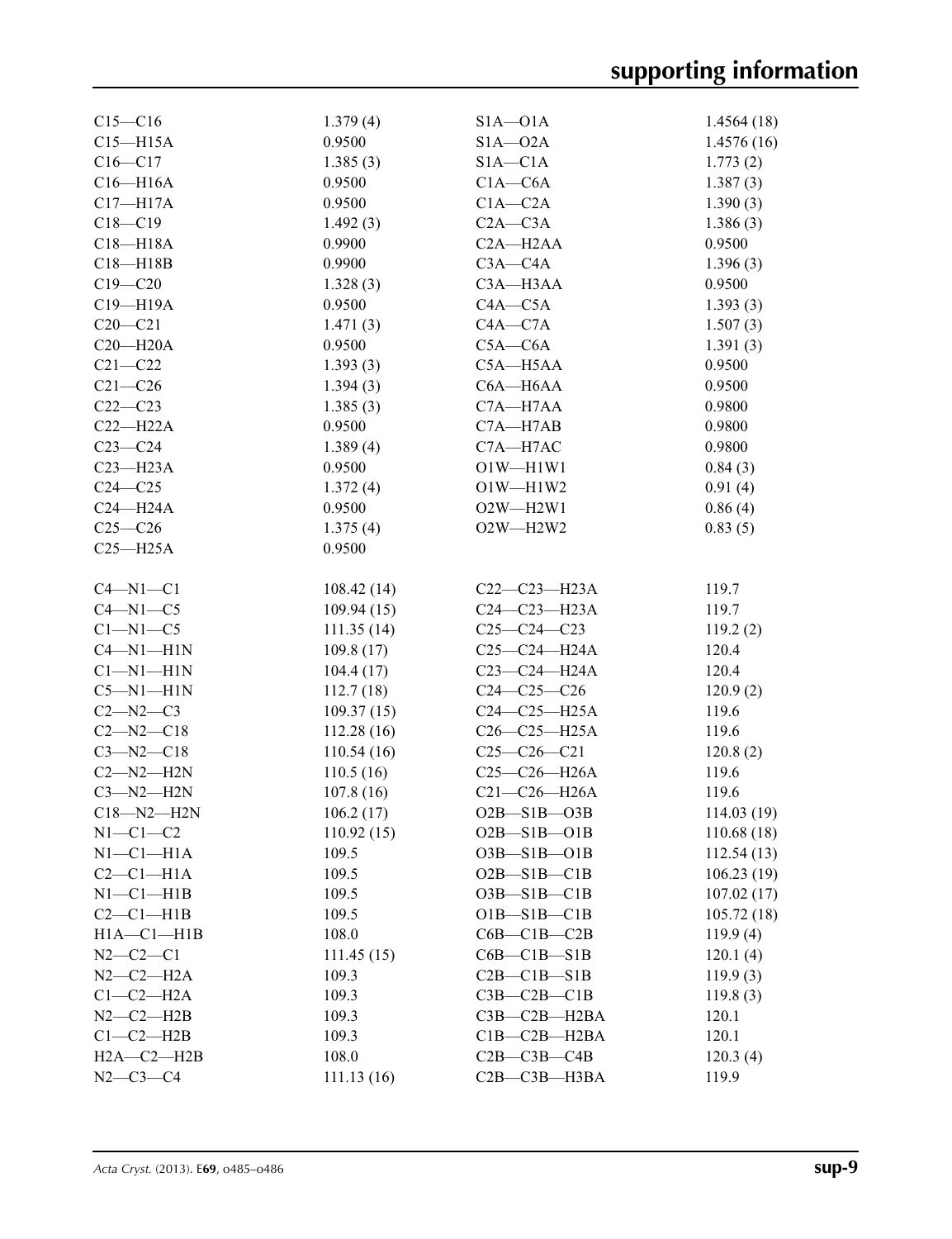| $N2-C3-H3A$        | 109.4      | C4B-C3B-H3BA       | 119.9      |
|--------------------|------------|--------------------|------------|
| $C4-C3-H3A$        | 109.4      | $C5B - C4B - C3B$  | 118.6(4)   |
| $N2-C3-H3B$        | 109.4      | $C5B - C4B - C7B$  | 120.6(4)   |
| $C4-C3-H3B$        | 109.4      | $C3B - C4B - C7B$  | 120.7(4)   |
| НЗА-СЗ-НЗВ         | 108.0      | $C4B - C5B - C6B$  | 121.4(4)   |
| $N1-C4-C3$         | 111.03(16) | C4B-C5B-H5BA       | 119.3      |
| $N1-C4-H4A$        | 109.4      | $C6B - C5B - H5BA$ | 119.3      |
| $C3-C4-H4A$        | 109.4      | $C1B - C6B - C5B$  | 120.0(4)   |
| $N1-C4-H4B$        | 109.4      | $C1B - C6B - H6BA$ | 120.0      |
| $C3-C4-H4B$        | 109.4      | $C5B - C6B - H6BA$ | 120.0      |
| HA—C4—H4B          | 108.0      | $O1C - S1C - O3C$  | 113.0(6)   |
| $C6-C5-C12$        | 113.64(16) | $O1C - S1C - O2C$  | 112.5(7)   |
| $C6-C5-N1$         | 110.62(15) | O3C-S1C-O2C        | 108.5(8)   |
| $C12-C5-N1$        | 111.31(15) | $O1C - S1C - C1C$  | 107.6(8)   |
| $C6-C5-H5A$        | 107.0      | $O3C-S1C-C1C$      | 108.4(8)   |
| $C12-C5-H5A$       | 107.0      | $O2C - S1C - C1C$  | 106.6(8)   |
| $N1-C5-H5A$        | 107.0      | $C2C-C1C-C6C$      | 119.8(15)  |
| $C7-C6-C11$        | 119.6(2)   | $C2C-C1C-S1C$      | 122.0(15)  |
| $C7-C6-C5$         | 122.63(18) | $C6C-C1C-S1C$      | 118.2(13)  |
| $C11-C6-C5$        | 117.76(19) | $C1C-C2C-C3C$      | 121.6(16)  |
| $C8 - C7 - C6$     | 119.8(2)   | $C1C-C2C-H2CA$     | 119.2      |
| $C8-C7-H7A$        | 120.1      | $C3C-C2C-H2CA$     | 119.2      |
| $C6-C7-H7A$        | 120.1      | $C2C-C3C-C4C$      | 126.2(18)  |
| $C7 - C8 - C9$     | 120.6(2)   | C2C-C3C-H3CA       | 116.9      |
| $C7-C8-H8A$        | 119.7      | C4C-C3C-H3CA       | 116.9      |
| $C9-C8-H8A$        | 119.7      | $C3C-C4C-C7C$      | 130.0(18)  |
| $C10-C9-C8$        | 119.6(2)   | $C3C-C4C-C5C$      |            |
|                    |            | $C7C-C4C-C5C$      | 112.0(15)  |
| $C10-C9-H9A$       | 120.2      | $C6C-C5C-C4C$      | 118.0(16)  |
| $C8-C9-H9A$        | 120.2      |                    | 122.2(13)  |
| $C9 - C10 - C11$   | 120.2(2)   | C6C-C5C-H5CA       | 118.9      |
| C9-C10-H10A        | 119.9      | C4C-C5C-H5CA       | 118.9      |
| $C11 - C10 - H10A$ | 119.9      | $C5C-C6C-C1C$      | 117.8(13)  |
| $C10 - C11 - C6$   | 120.2(2)   | C5C-C6C-H6CA       | 121.1      |
| $C10-C11-H11A$     | 119.9      | $C1C-C6C—H6CA$     | 121.1      |
| $C6-C11-H11A$      | 119.9      | C4C-C7C-H7CA       | 109.5      |
| $C17-C12-C13$      | 118.55(19) | C4C-C7C-H7CB       | 109.5      |
| $C17 - C12 - C5$   | 116.74(18) | H7CA-C7C-H7CB      | 109.5      |
| $C13 - C12 - C5$   | 124.66(18) | C4C-C7C-H7CC       | 109.5      |
| $C14 - C13 - C12$  | 120.7(2)   | H7CA-C7C-H7CC      | 109.5      |
| $C14 - C13 - H13A$ | 119.6      | H7CB-C7C-H7CC      | 109.5      |
| $C12-C13-H13A$     | 119.6      | $O3A - S1A - O1A$  | 111.88(11) |
| $C15-C14-C13$      | 119.9(2)   | $O3A - S1A - O2A$  | 113.10(11) |
| $C15-C14-H14A$     | 120.1      | $O1A - S1A - O2A$  | 111.82(11) |
| $C13 - C14 - H14A$ | 120.1      | $O3A - S1A - C1A$  | 106.39(9)  |
| $C16-C15-C14$      | 119.7(2)   | $O1A - S1A - C1A$  | 106.50(10) |
| $C16 - C15 - H15A$ | 120.1      | $O2A - S1A - C1A$  | 106.64(10) |
| $C14-C15-H15A$     | 120.1      | $C6A - C1A - C2A$  | 120.25(19) |
| $C15-C16-C17$      | 120.3(2)   | $C6A - C1A - S1A$  | 121.34(16) |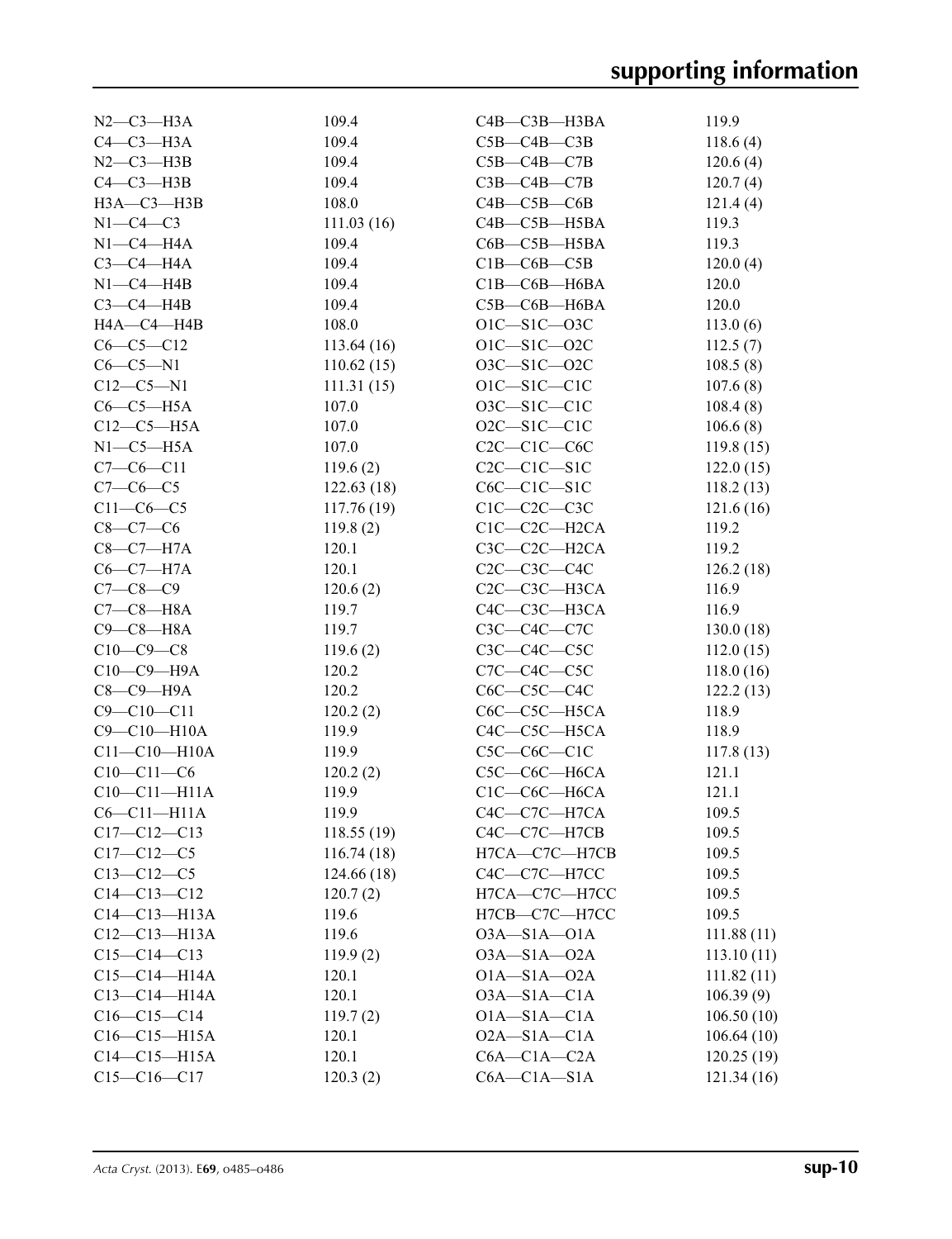| $C15-C16-H16A$                              | 119.8                 | $C2A - C1A - S1A$       | 118.41(15)          |
|---------------------------------------------|-----------------------|-------------------------|---------------------|
| $C17 - C16 - H16A$                          | 119.8                 | $C3A - C2A - C1A$       | 119.8(2)            |
| $C16-C17-C12$                               | 120.8(2)              | $C3A - C2A - H2AA$      | 120.1               |
| $C16 - C17 - H17A$                          | 119.6                 | $C1A - C2A - H2AA$      | 120.1               |
| $C12 - C17 - H17A$                          | 119.6                 | $C2A - C3A - C4A$       | 121.0(2)            |
| $C19 - C18 - N2$                            | 112.09(18)            | $C2A - C3A - H3AA$      | 119.5               |
| $C19 - C18 - H18A$                          | 109.2                 | $C4A - C3A - H3AA$      | 119.5               |
| $N2 - C18 - H18A$                           | 109.2                 | $C5A - C4A - C3A$       | 118.4(2)            |
| $C19 - C18 - H18B$                          | 109.2                 | $C5A - C4A - C7A$       | 120.8(2)            |
| $N2$ - $C18$ - $H18B$                       | 109.2                 | $C3A - C4A - C7A$       | 120.8(2)            |
| $H18A - C18 - H18B$                         | 107.9                 | $C6A - C5A - C4A$       | 121.2(2)            |
| $C20-C19-C18$                               | 122.1(2)              | $C6A - C5A - H5AA$      | 119.4               |
| $C20-C19-H19A$                              | 118.9                 | $C4A - C5A - H5AA$      | 119.4               |
| $C18 - C19 - H19A$                          | 118.9                 | $C1A - C6A - C5A$       | 119.5(2)            |
| $C19 - C20 - C21$                           | 126.3(2)              | $C1A - C6A - H6AA$      | 120.3               |
| $C19 - C20 - H20A$                          | 116.8                 | $C5A - C6A - H6AA$      | 120.3               |
| $C21 - C20 - H20A$                          | 116.8                 | $C4A - C7A - H7AA$      | 109.5               |
| $C22-C21-C26$                               | 118.4(2)              | $C4A - C7A - H7AB$      | 109.5               |
| $C22-C21-C20$                               | 123.0(2)              | H7AA-C7A-H7AB           | 109.5               |
| $C26 - C21 - C20$                           |                       | C4A—C7A—H7AC            | 109.5               |
| $C23-C22-C21$                               | 118.6(2)<br>120.2(2)  | H7AA-C7A-H7AC           | 109.5               |
| $C23 - C22 - H22A$                          | 119.9                 | H7AB-C7A-H7AC           | 109.5               |
|                                             |                       |                         |                     |
| $C21 - C22 - H22A$                          | 119.9                 | $H1W1 - O1W - H1W2$     | 98(3)               |
| $C22-C23-C24$                               | 120.5(2)              | H2W1-O2W-H2W2           | 114(4)              |
| $C4 - N1 - C1 - C2$                         | 57.1(2)               | $C22-C21-C26-C25$       | 0.7(3)              |
| $C5 - N1 - C1 - C2$                         | 178.22(15)            | $C20-C21-C26-C25$       | $-177.7(2)$         |
|                                             |                       | $O2B - S1B - C1B - C6B$ |                     |
| $C3 - N2 - C2 - C1$<br>$C18 - N2 - C2 - C1$ | 56.7(2)<br>179.75(16) | $O3B - S1B - C1B - C6B$ | $-111.7(4)$         |
| $N1-C1-C2-N2$                               |                       | $O1B - S1B - C1B - C6B$ | 10.5(5)             |
| $C2 - N2 - C3 - C4$                         | $-57.9(2)$            | $O2B - S1B - C1B - C2B$ | 130.7(4)<br>64.8(4) |
|                                             | $-57.2(2)$            |                         |                     |
| $C18 - N2 - C3 - C4$                        | 178.65(17)            | $O3B-S1B-C1B-C2B$       | $-173.0(3)$         |
| $C1 - N1 - C4 - C3$                         | $-58.0(2)$            | $O1B - S1B - C1B - C2B$ | $-52.8(4)$          |
| $C5 - N1 - C4 - C3$                         | $-179.91(15)$         | $C6B - C1B - C2B - C3B$ | 1.1(7)              |
| $N2-C3-C4-N1$                               | 59.2 (2)              | $SIB - CIB - C2B - C3B$ | $-175.5(3)$         |
| $C4 - N1 - C5 - C6$                         | 172.46 (15)           | $C1B - C2B - C3B - C4B$ | $-1.3(6)$           |
| $C1 - N1 - C5 - C6$                         | 52.3(2)               | $C2B - C3B - C4B - C5B$ | 1.1(7)              |
| $C4 - N1 - C5 - C12$                        | $-60.2(2)$            | $C2B - C3B - C4B - C7B$ | 178.2(4)            |
| $C1 - N1 - C5 - C12$                        | 179.62(15)            | $C3B - C4B - C5B - C6B$ | $-0.6(8)$           |
| $C12-C5-C6-C7$                              | $-49.0(2)$            | $C7B - C4B - C5B - C6B$ | $-177.8(5)$         |
| $N1-C5-C6-C7$                               | 77.0(2)               | $C2B - C1B - C6B - C5B$ | $-0.6(8)$           |
| $C12-C5-C6-C11$                             | 130.33(19)            | $SIB - C1B - C6B - C5B$ | 175.9(4)            |
| $N1-C5-C6-C11$                              | $-103.6(2)$           | $C4B - C5B - C6B - C1B$ | 0.4(9)              |
| $C11-C6-C7-C8$                              | $-0.2(3)$             | $O1C - S1C - C1C - C2C$ | $-37.5(16)$         |
| $C5-C6-C7-C8$                               | 179.20 (19)           | $O3C-S1C-C1C-C2C$       | $-160.0(13)$        |
| $C6-C7-C8-C9$                               | $-0.2(3)$             | $O2C - S1C - C1C - C2C$ | 83.4 (15)           |
| $C7 - C8 - C9 - C10$                        | 0.2(4)                | O1C-S1C-C1C-C6C         | 141.7(11)           |
| $C8-C9-C10-C11$                             | 0.1(4)                | O3C-S1C-C1C-C6C         | 19.2(14)            |